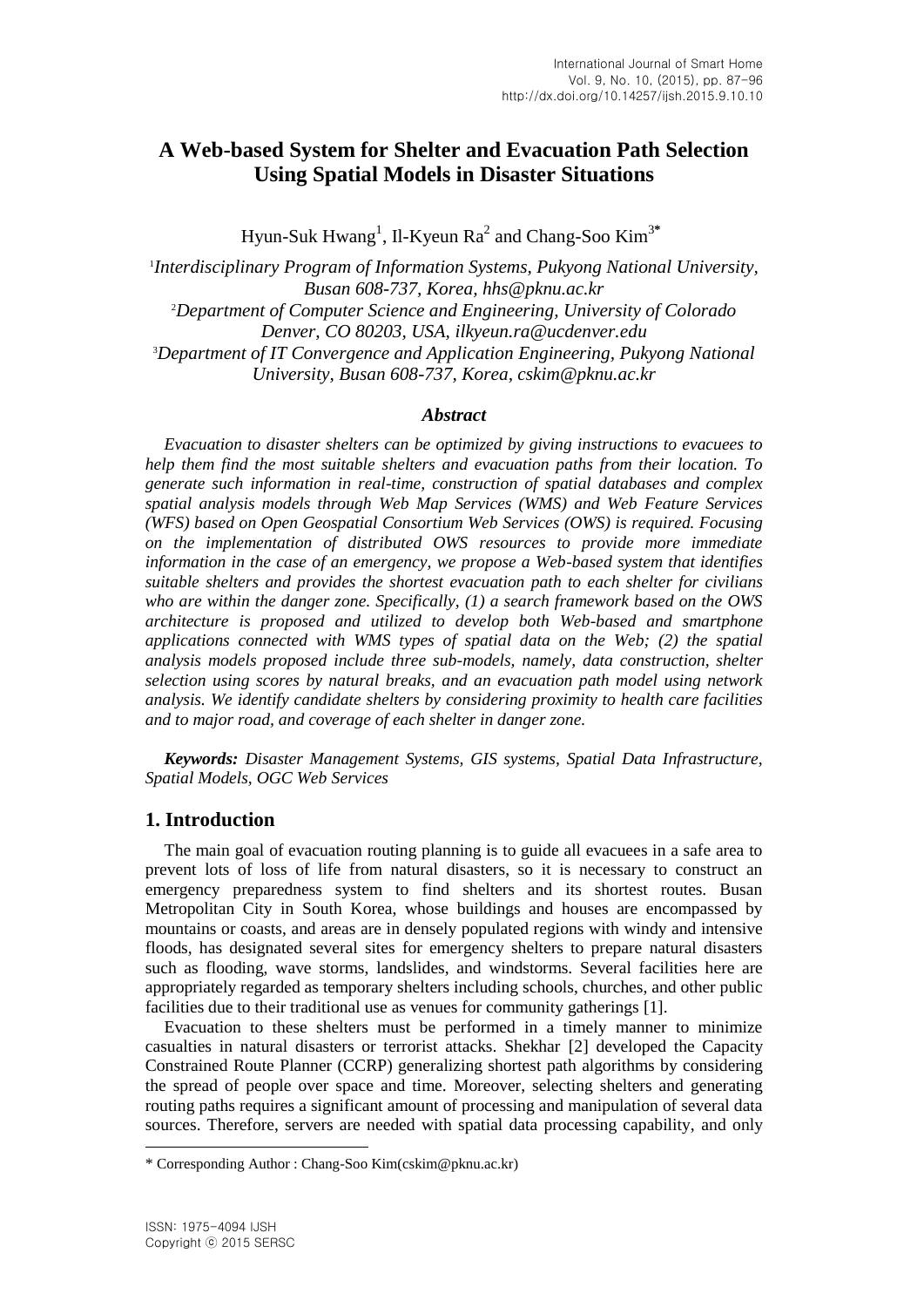their results should be sent to clients through GIS applications based on Web Services [3- 4].

With the advance of technology in spatial data creation, spatial data have been created and owned by many different agencies that utilize them to satisfy their own needs [5-6]. The fragmentation of spatial data owners causes diversity in policies related to spatial data, standards, and the tools used to manage and coordinate these data. The diversity of approaches to data coordination leads to inconsistency and heterogeneity within spatial data from multiple-sources. Therefore, the diversity of spatial data requires a shared platform to facilitate access to and integration of data using a spatial data infrastructure [5, 7]. Distributed data can be approached within a framework that maintains standards, access to, and the interaction of spatial data, and also enables results to be presented on multiple platforms, including smartphones and Web applications, to allow users to easily discover appropriate shelters and routes.

We propose a system that includes the following technologies and spatial analysis models: (1) an OWS-based framework to enhance the search for spatial data extracted from multiple agencies; (2) spatial analysis models to decide shelters and path routes based on a user's location for emergency situations such as flooded and broken housing caused by intensive floods or landslides; and (3) an application development based on a physical architecture to provide evacuation paths through an easier interface by interoperating Application servers and Web servers with different types of spatial data.

## **2. Methodology**

### **2.1. Web-Based Gis Applications**

There are several research studies that have used Open Geospatial Consortium (OGC) standards for performing data interoperation between spatial data sources using Web services [4, 8-9]. For instance, the Andean Information System for Disaster Prevention and Relief [7][10] is an initiative promoted by the Andean Committee, which supports tools for discovery, visualization, and access to data related to disaster risks. The system is available to different organizations within the countries of the Community of Andean Nations, including Bolivia, Columbia, Ecuador, and Peru. The following main system requirements have been identified: (1) decentralization to offer autonomy and independence for data producers to use and manage their own data; (2) accessibility to offer access to the system using Web services with enabled devices; and (3) sustainability to implement a technical solution with acceptable costs. However, the system providing the search and viewing services does not include a guidance service to search shelters and routing paths for an evacuation process in the interoperated datasets.

Another example is the PREVIEW global data risk platform [11], which aims to facilitate the process of data sharing and dissemination using OGC standards. PREVIEW is useful in assessing the risk of a disaster's range on a global scale. The system has several capabilities, which include the following: (1) a portal service that enables data discovery; (2) a catalogue that enables searching for detailed information contained in the data; and (3) a process that enables data to be used in spatial analysis. This research confirms that spatial data are useful in data integration and processing through OGC standards.

#### **2.2. Shelter Selection and Evacuation Path Model**

It is important to determine evacuation shelters in emergency situations caused by damages of natural disasters such as floods, wave storms, landslides, and windstorms, because maintaining several sites solely for shelters is costly. Therefore, a cost effective solution is to identify existing facilities such as community centers,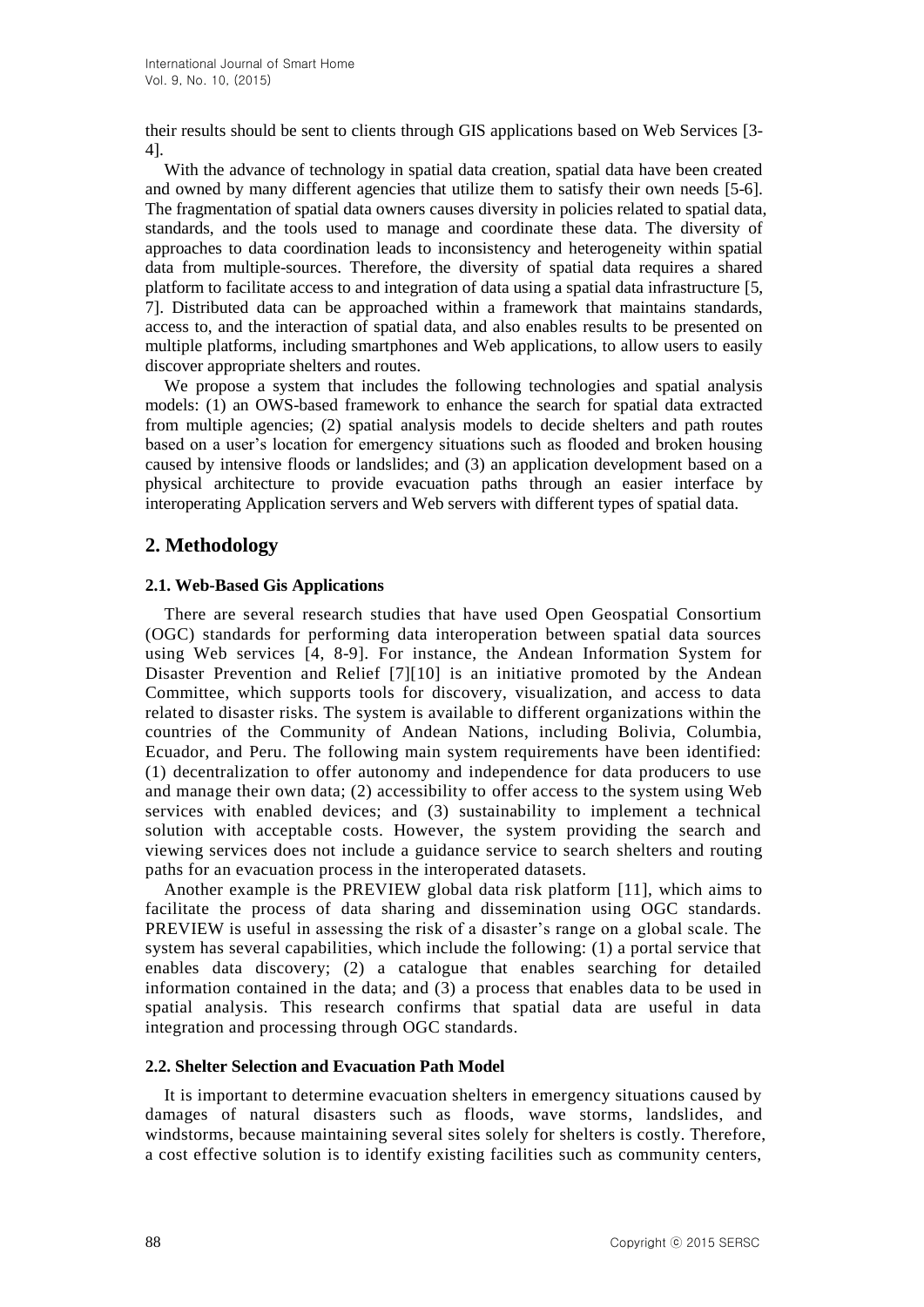churches, and schools as shelters, which are physically and socially suitable for temporary evacuation shelters.

Several studies have been conducted to determine variables to support shelter selection for evacuation using GIS models. Lee [12] proposed a proximity method to highways and evacuation routes using road structure. Karr and Hodgson [1] researched a method to rank existing and candidate shelters such as schools, colleges, churches, and community centers based on their site suitability. Sanyal and Lu [13] researched the closest shelter covering the most affected area. Chen [14] proposed a model for optimizing the plan of earthquake shelters considering financial constraints and evacuation efficiency using three-level hierarchical location model.

Papinski and Scott [15] illustrate the process for routes captured using GPS tracking to compare observed routes with the shortest routes using network analysis. A network is a system of interconnected elements such as edges and connecting junctions, which represents possible routes from one location to another. Network analysis is a procedure that navigates through the connectivity of transportation networks to yield meaningful results such as finding all elements upstream of a point or the shortest path between two points.

The spatial analysis models are executed through a geoprocessing service on Web services [9, 16-18]. Web clients are lightweight applications that are only able to send packets of simple data, such as text, numbers, and uncomplicated geographic features, to a Web server.

### **3. Proposed Spatial Model Description**

#### **3.1. Data Sources**

We designed a database scheme with focus on the spatial analysis models as shown in Table 1, which provide shelters and an evacuation path to each shelter. First, the model must contain original data sources, such as buildings, damaged areas, and road network.

The STD\_BUDG\_AS object expresses the records of all the building in the district of related areas. The data will be filtered to extract suitable candidates, such as schools or churches, in the data construction model; hospital data are also included. The LY\_DAMAGE\_AS object includes the damaged area generated from previous disasters. The ROAD\_NETWORK object includes the network datasets of road information, which are used in the route analysis process.

The datasets for the shelter and evacuation path selection model are labelled as LY\_CANDIDATE\_nHOSPITAL\_PS, LY\_CANDIDATE\_nROAD\_PS, and LY\_FINALSHELTER\_PS. The LY\_FINALSHELTER\_PS contains information about the location of the appropriate shelters. Each score is generated from their proximity to hospitals and roads based on the defined danger zone. The LY CANDIDATE nHOSPITAL PS includes information regarding hospitals in proximity to the candidate shelters and contains fields such as NEAR\_ID, NEAR\_DIST, and SCORE. LY\_CANDIDATE\_nRoad\_PS includes information regarding roads in proximity to the candidate shelters and contains fields such as NEAR\_ID, NEAR\_DIST, and SCORE. LY\_THIESSEN\_AS contains information about the INPUT\_FID and AREA of Thiessen areas for each of the allocated shelters within the defined damage area.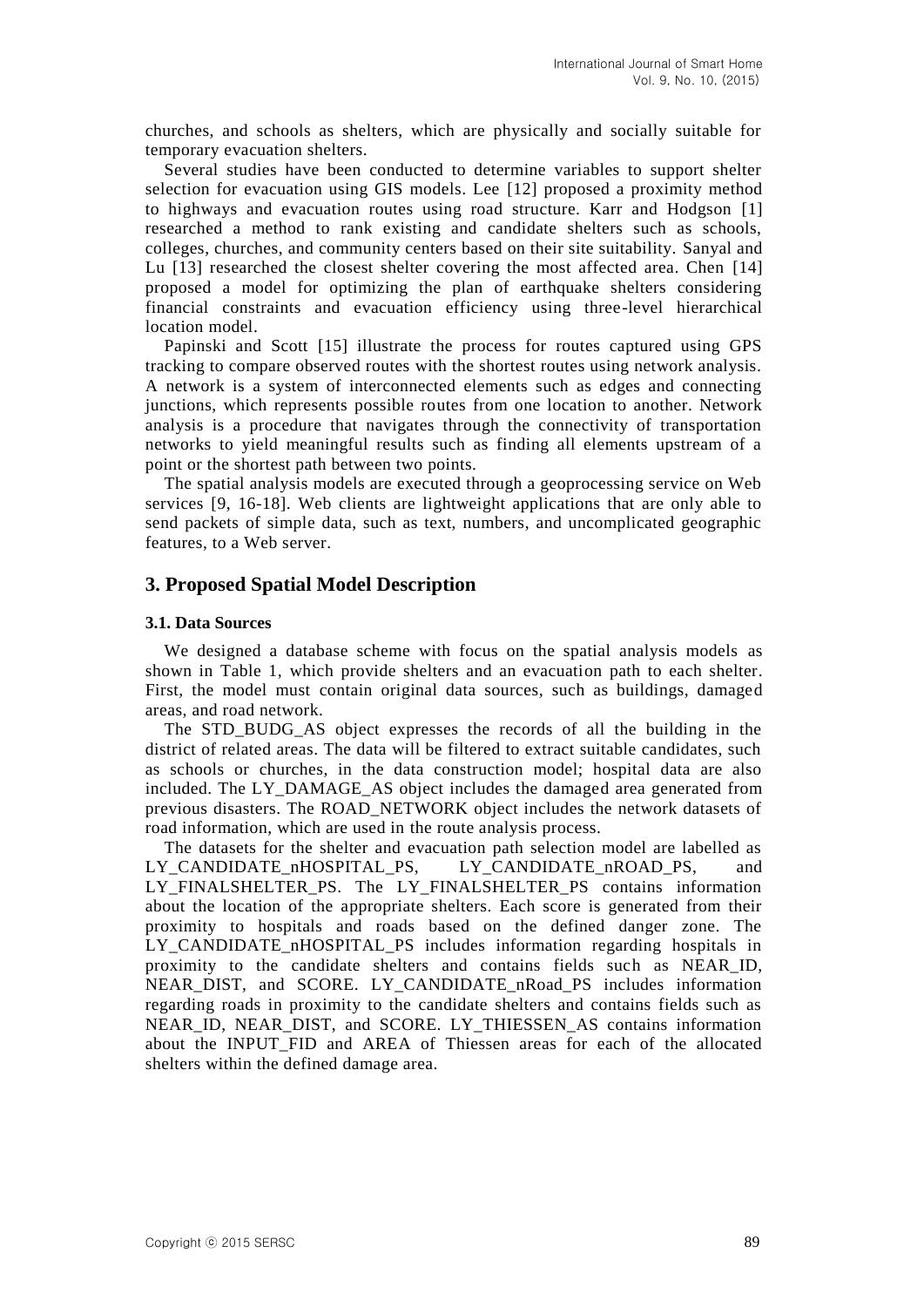| Category                        | <b>Tables</b>             | Data Fields                                  |
|---------------------------------|---------------------------|----------------------------------------------|
| <b>Basic</b><br>Spatial<br>Data | STD BLDG AS               | Building name, road name                     |
|                                 | STD_RDCT_LS               | Road class                                   |
|                                 | LY DAMAGE_AS              | Building and road name, score                |
|                                 | LY HOSPITAL PS            | Hospital name, road name, zip code           |
| Shelter                         | LY CANDIDATE nHOSPITAL PS | Near feature ID and distance, score          |
| Selection                       | LY FINALSHELTER PS        | Score                                        |
| Data                            | LY THIESSEN AS            | Input feature ID, area of allocated shelters |
| <b>Network</b><br>Data          | <b>ROAD NETWORK</b>       | Road code, road name                         |
|                                 | LY CANDIDATE nROAD PS     | Near feature ID and distance, score          |
|                                 | LY ROUTE LS               | Facility ID, incident and facility approach  |

### **Table 1. Spatial Data Resources**

### **3.2. Spatial Analysis Model**

**3.2.1. Data Construction Model:** The data construction model in the Figure 1 identifies candidate shelters, which include existing schools, colleges, churches, and community centers. To find target candidates, we used two factors: (1) Proximity to road networks is considered by highlighting buildings located near a major transportation route with more than two lanes; (2) Proximity to health care facilities is considered to treat evacuees who require medical attention.

Executing this model depends on changes made to the building, hospital, and road data. The letter "P" on top of the COM.STD\_BLDG\_AS building data indicates a parameter users can modify when executing the model. The building data are copied using the "Feature class to feature class" custom tool. Each copied feature is added to a "SCORE" field using the "Add Field" default tool. The results of candidate shelters are processed using the "Near" tool to generate the nearest distance from each hospital and road within the range of the defined search radius.



**Figure 1. Diagram of the Data Construction Model**

**3.2.2. Shelter Selection Model:** We suggest three main factors as shown in the Table 2, which is proximity to health care facilities, proximity to roads, and coverage of each shelter in a danger zone. These factors are based on other studies [1, 12, 14, 19] such as shelter suitability models.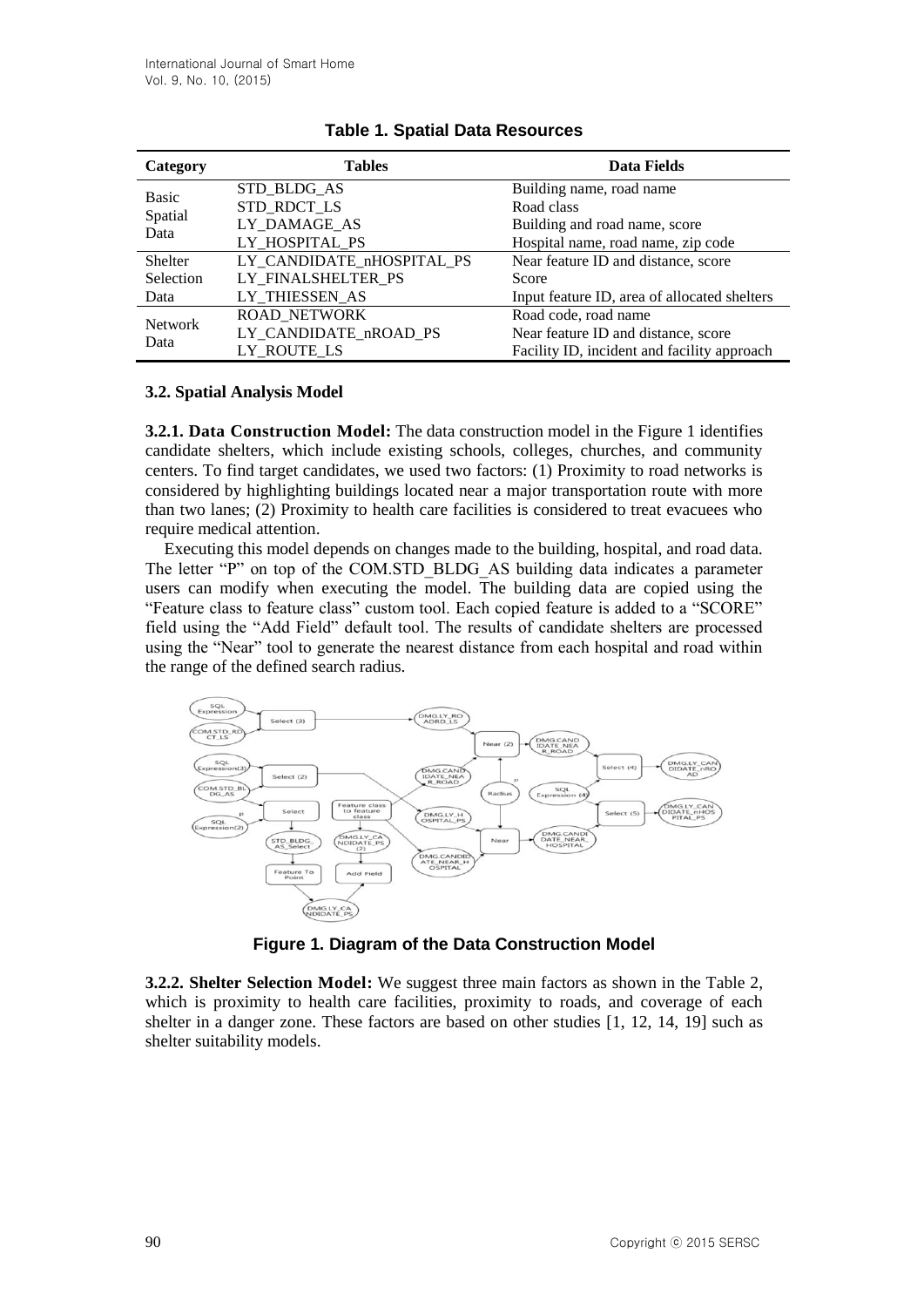| Factors                           | Comment                                      | <b>Related Data Sources</b> |  |
|-----------------------------------|----------------------------------------------|-----------------------------|--|
| Danger zone                       | Locations in dangerous zone are excluded     | LY DAMAGE AS                |  |
| Proximity<br>health<br>care<br>to | Locations closer to health facility are more | STD BLDG AS                 |  |
| facility                          | suitable                                     | LY HOSPITAL AS              |  |
| Proximity to major road           | Locations closer to major transportation     | LY ROADRO LS                |  |
|                                   | road are more suitable                       |                             |  |
| Coverage of each shelter in a     | Wider range is more suitable                 | LY CANDIDATE PS             |  |
| danger zone                       |                                              | LY THIESSEN AS              |  |

**Table 2. Factors in our Shelter Suitability Model**

We use three factors: proximity to hospitals and roads and shelter coverage for defined dangerous regions. The rating of each factor is multiplied by its respective weight in each dangerous region, and the weighted values are combined by addition.

Users can obtain information regarding the final shelters depending on their parameters, which are damaged areas, radius of damaged area, and number of shelters, using this model. The model utilizes the letter "P" on the right side of related variables. This model in Figure 2 is categorized into three steps: clip steps to be bounded from the damaged area, erase steps to delete candidate shelters within the damaged area, and scoring steps to calculate the score of each shelter according to each factor rating. The score can be denoted for each factor as in (1)

$$
Score_i(k) = \sum_{j=1}^{n} [FR_j(k) * w_j(i)]
$$
  
=  $FR_1(k) * w_1(i) + FR_2(k) * w_2(i) + --- + FR_n(k) * w_n(i)$  (1)

where  $Score_i(k)$  is the score for each shelter k in a dangerous zone i.  $FR_j(k)$  is the factor rating of each shelter for factor j, n is the number of factors, and  $w_i(i)$  is the weight assigned to factor j in a danger zone such that  $\sum_{j=1}^{n} w_j = 100$ .



**Figure 2. Diagram of the Shelter Selection Model**

**3.2.3. Evacuation Path Model:** After the final shelters are selected, the next step is to create a route to each shelter based on the network analysis. Two input parameters are needed, namely, current location which describes a user's current location, and the number of final shelters, which are the output of the shelter selection model and one output file to store routes. This model uses the closest facility method which takes two variables, "Stops" and "Facilities", and calculates the shortest route from each stop to each facility.

There are several operation tools in this model as shown in Figure 3. The Make Closest Facility Layer is used for the process of making the layer of selected shelters. The Add Shelter tool is used to add final shelters as facilities, and the Add Current Location tool is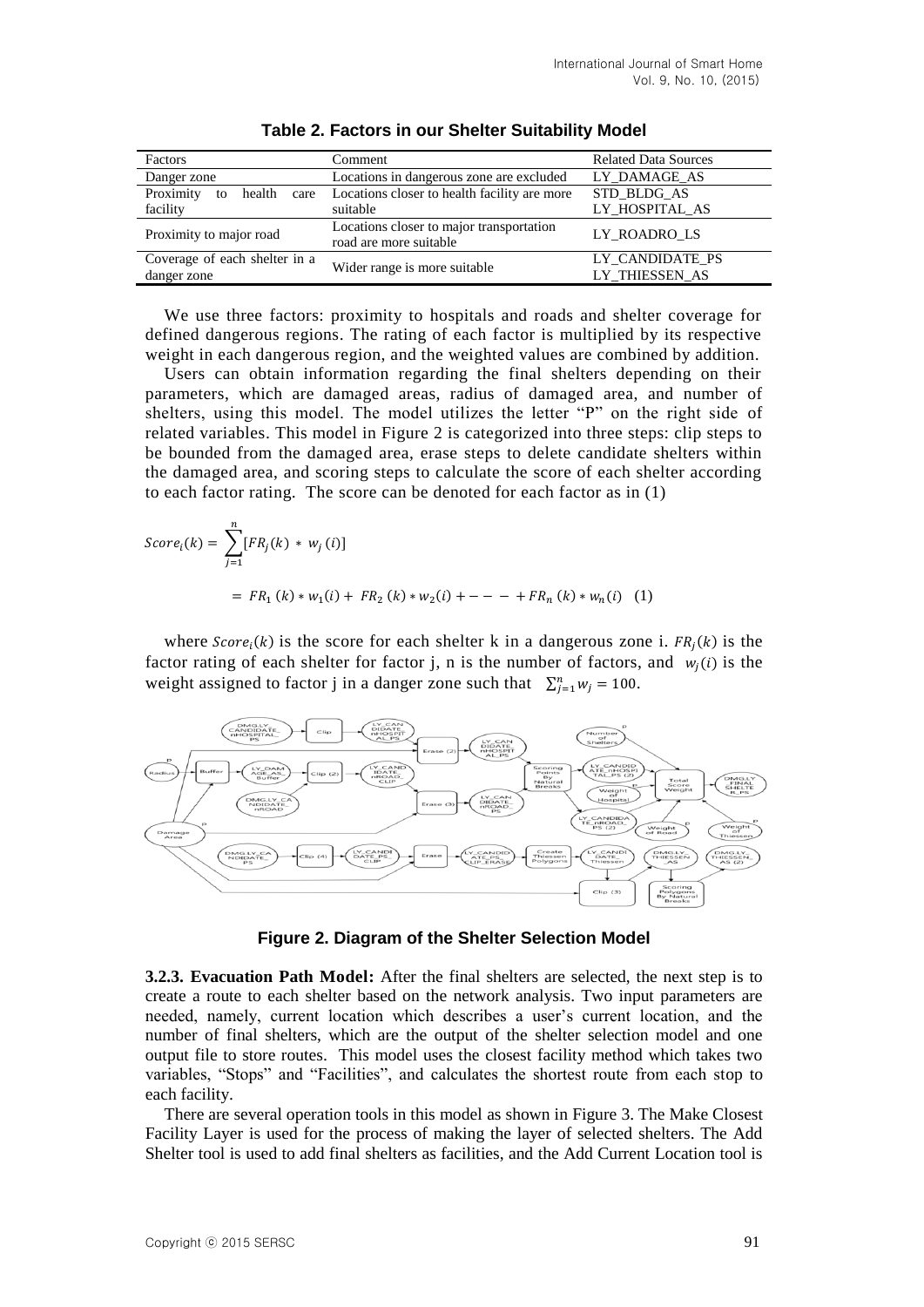used to add the current location. Next, the Solve tool calculates the entire shortest route from a current location to each shelter. The final operation is the Select Data tool, which is used to store the routes as output to be displayed in a map server.



**Figure 3. Diagram of the Evacuation Path Model**

**3.2.4. Case Study for Simulation of the Model:** Bussan, the second capital city of South Korea, is surrounded by rivers, beaches, or mountains, where intensive rains fall down during summer seasons. We assume that civilians within the danger zones caused by sudden flooding and serious waves require some shelters. To provide the defined numbers of shelters, we calculate the shelter scores with the models suggested above.

Shelters should be located close to evacuation roads and in areas of suitable proximity to health facilities to provide medical aid during an evacuation period. Both proximity and shelter coverage are reclassified into six intervals based on distance and area using natural breaks. The natural break classes are based on natural groupings that best group similar values and that maximize the difference in classes. This classification is based on the Jenks' Natural Breaks algorithm [19].

The class interval depends on a defined danger zone. Shelters on Locations closer to major roads and hospitals are assigned to higher ratings as shown in Table 3. In the case of shelter coverage of a danger zone, the wider the coverage is, the more suitable the shelter is. A thiessen proximal polygon is used to describe the area of influence of a point and to determine which shelter has the most coverage over a dangerous area.

| Factor                                     | Class Interval                                                                                                                                                                                    | Number of<br><b>Existing Shelters</b>  | Factor<br>Rating                 |
|--------------------------------------------|---------------------------------------------------------------------------------------------------------------------------------------------------------------------------------------------------|----------------------------------------|----------------------------------|
| Proximity to health care facility          | $< 136$ meters<br>$136 - 203$ meters<br>$203 - 294$ meters<br>$294 - 361$ meters<br>$361 - 431$ meters                                                                                            | 12<br>13<br>20<br>16<br>16             | 10<br>8<br>h                     |
| Proximity to major road                    | $\geq$ 431 meters<br>$<$ 29 meters<br>$29 - 56$ meters<br>$56 - 95$ meters<br>$95 - 160$ meters<br>$160 - 218$ meters<br>$>= 218$ meters                                                          | 17<br>48<br>30<br>15<br>24<br>23<br>15 | 0<br>10<br>8<br>6<br>4<br>2<br>0 |
| Coverage of each shelter in danger<br>zone | $< 1,474 \text{ m}^2$<br>$1,474 - 6,496$ m <sup>2</sup><br>$6,496 - 11,396$ m <sup>2</sup><br>$11,396 - 23,751$ m <sup>2</sup><br>$23,751 - 33,086$ m <sup>2</sup><br>$>$ = 33,086 m <sup>2</sup> |                                        | $\Omega$<br>O<br>8<br>10         |

**Table 3. Factor Ratings Assigned to Each Interval**

We investigate which shelters will be selected according to different weights with the assumption that we select four candidate shelters out of the shelter coverage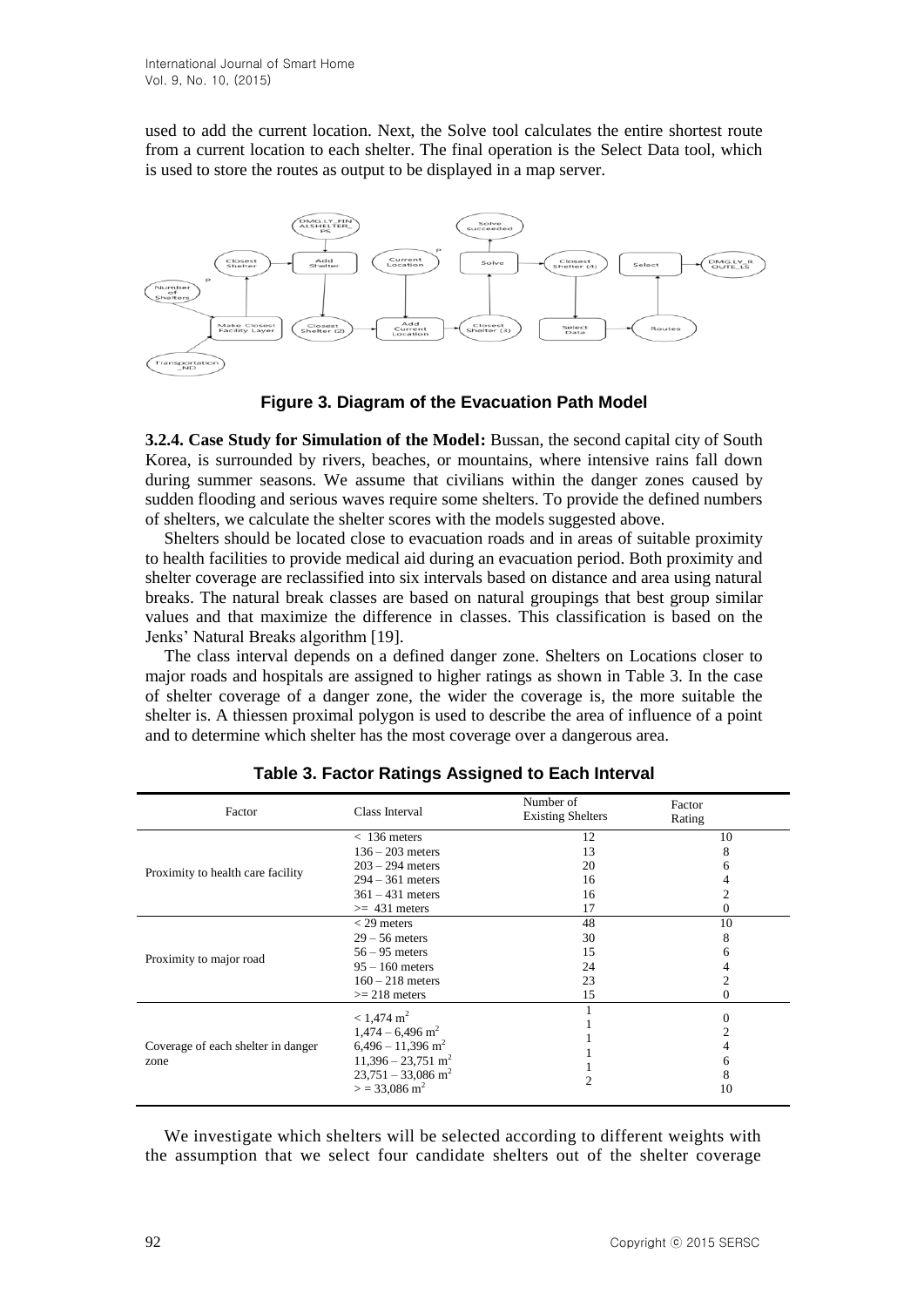points generated by the Thiessen polygon technique within a danger zone. In Figure 4, the letters indicate HF for the proximity to a health care facility, RF for proximity to a major road facility, and CF for proximity to shelter coverage facility. Some shelters within the coverage generated by the Thiessen tool are differently selected for each weight. The second shelter (SHT2 with HF=50, RF=50, CF=0) is ranked the lowest because of the lowest proximity to health care facilities even though it has a coverage weight of zero for CF.



**Figure 4. Selected Shelters According to Different Weights** 

## **4. Implementation**

## **4.1. Physical Architecture**

To develop Web and mobile applications to generate evacuation shelters and paths based OWS architecture, we design our system which consists of a spatial database server, a Web client, and Web, GIS and map servers as shown in Figure 5.



**Figure 5. Physical Architecture for Evacuation Shelters and Paths**

The Web clients work to display and query spatial data stored at remote locations that are only accessible by Internet or Intranet. The Smartphone Application is used by the individual to view the map and the shortest route from their location to a safe shelter. The Web Server processes requests from the Web client, by linking published Map Servers and the GIS server connected to the Spatial Database Server and Network Dataset to remotely process and analyse the spatial data model. The Published Services includes the shelter layer information with display field, feature type, extent renderer, and fields. In particular, the User Service is posted by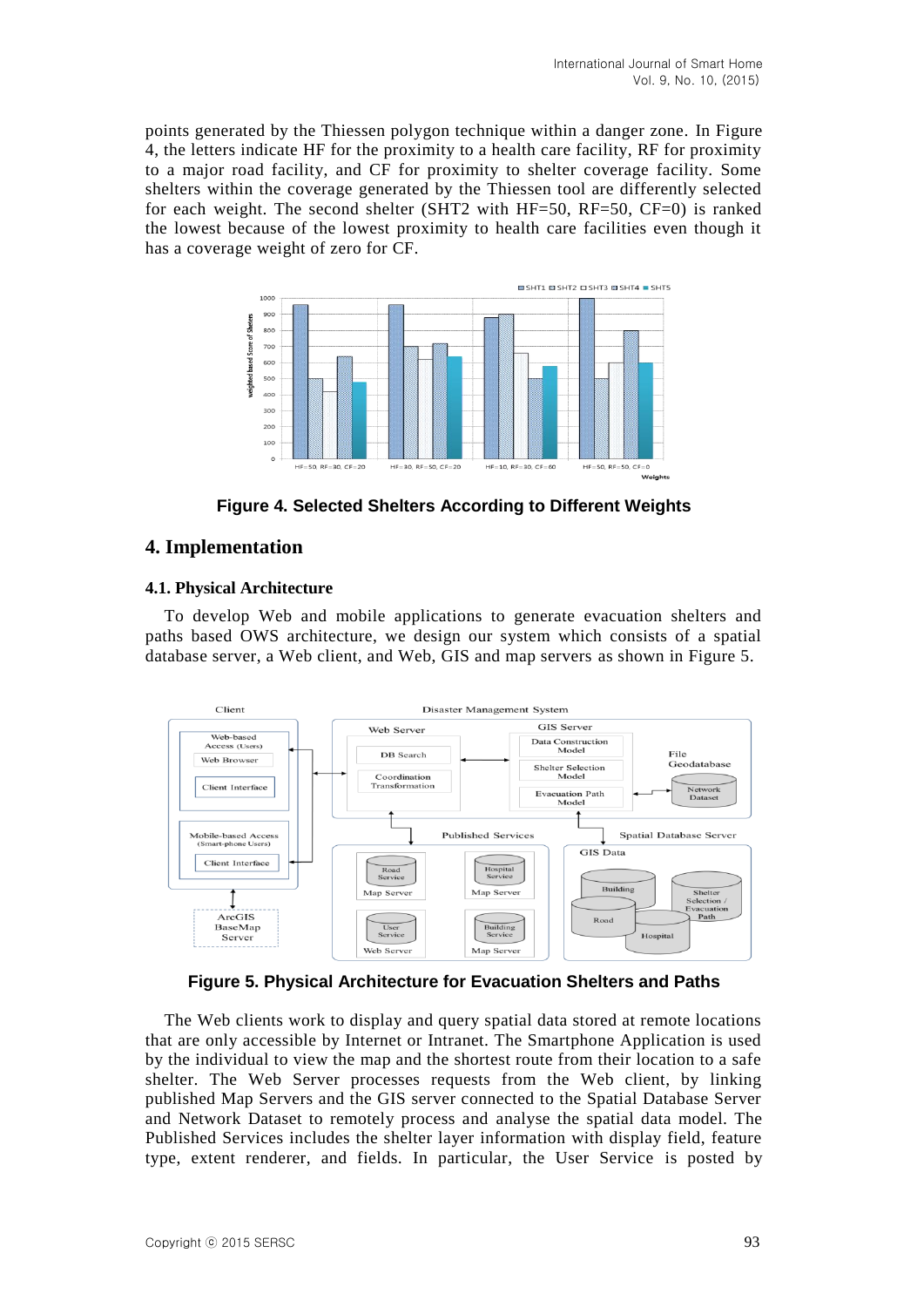managers or users of disaster-related organization such as police stations, governments, hospitals, or emergency centers. The GIS Server includes our three spatial models for selecting shelters and generating evacuation paths for each shelter.

### **4.2. User Interface**

We developed a Web-based system to provide shelters and routes for evacuation. The GIS clients are developed using the Microsoft Silverlight as a platform for developing the Web application on an IIS and ArcGIS server domain. A mobile application is developed on the Android OS using map services.

The application has five panels for user interaction, including layer list, editor damage area, action panel, set current location, and detail panel as shown in Figure 6 : (1) The layer list panel shows the list of layers on the map and includes the functionality to set the opacity and visibility of the layers; (2) The Editor damage area panel enables users to draw and edit disaster damaged areas represented by a type of polygon on the map; (3) The action panel consists of two buttons, one for adding layers to the map using WMS and the other for initiating the shelter selection model. Users must select the number of shelters and a damaged area before pressing the "get shelter" button to generate the appropriate shelters.



**Figure 6. User Interface** 

The next two steps provide routes from the users' current location to each shelter selected: (4) Set Current Location enables users to set their own location for the evacuation path generation and to select the location by clicking on the map or by searching the location address using the building name. Generating Routes displays an evacuation path to each shelter on the Maps; (5) the detail panel consists of detailed information about a shelter such as building name, address, zipcode, and other pertinent information. Because the results are transferred using the REST Web Service in XML form, the evacuation path can also be viewed on a smartphone without having the full functionalities of the Web-based application.

## **5. Conclusions**

In this paper, we propose a Web-based application for shelter and evacuation path selection. We provide the results of the proposed spatial model on the Web application using the OGC interface including Web Map Services. The model includes data construction, shelter selection, and an evacuation path model. The natural breaks method and a Thiessen tool are used to identity final shelters out of candidate shelters. This system provides different shelters for each danger zone based on the weights of three variables: proximity to health care facilities and major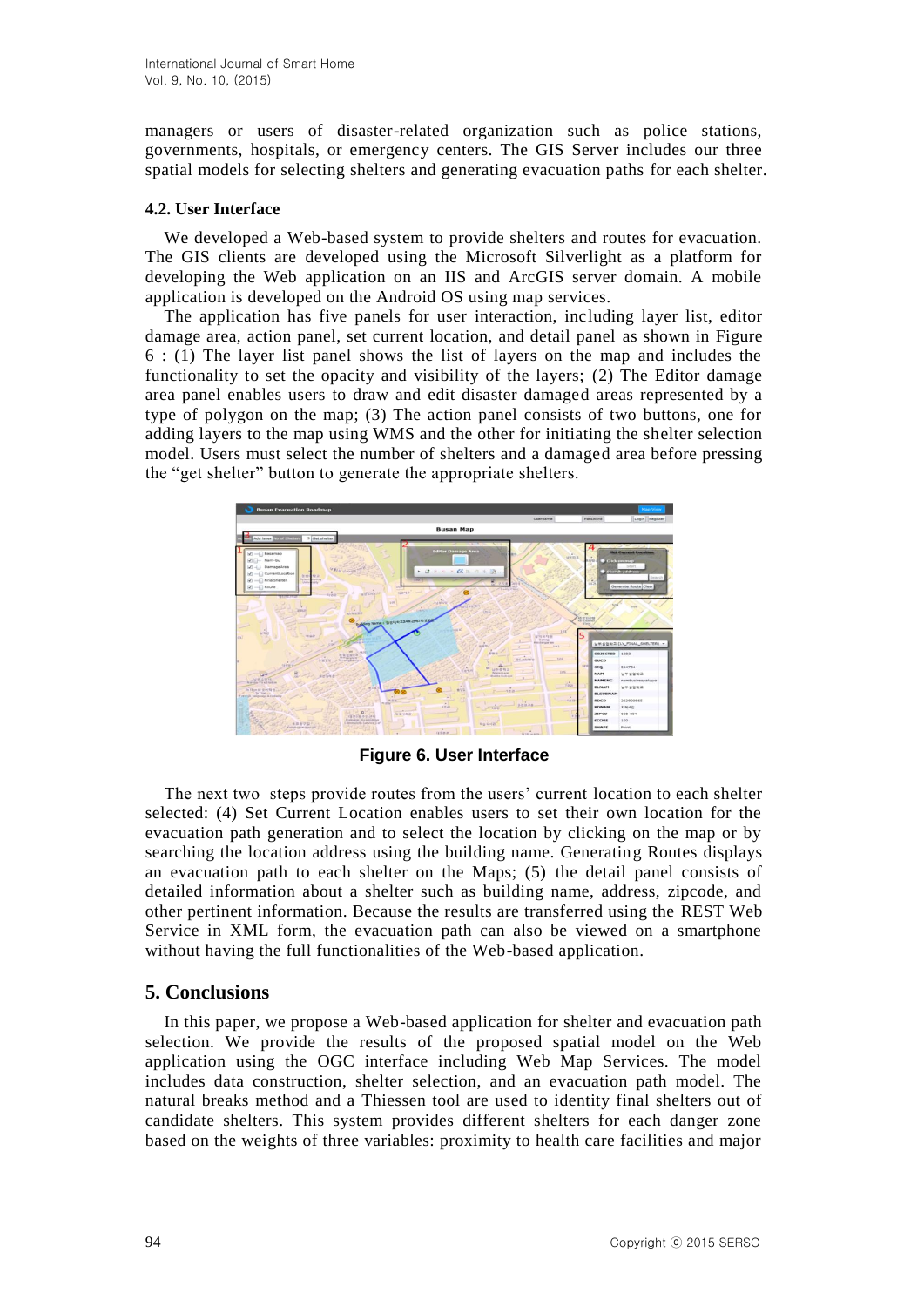roads, and the coverage of each shelter in the danger zone. The shortest route is generated using the network analysis of ArcGIS.

The limitations of the study include: (1) not considering the attribution characteristics of the shelters and (2) the need for adaptive models for global disaster situations and zones defined by Thiessen polygon technique.

#### **Acknowledgements**

This work was supported by the Pukyong National University Research Abroad Fund in 2013(C-D-2013-0909).

#### **References**

- [1] B. Karr and M. E. Hodgson, "A GIS-based model to determine site suitability of emergency evacuation shelter", Transaction in GIS vol. 12, no. 2 **(2008)**, pp. 227-248.
- [2] S. Shekhar, K. S. Yang, M.V. Venkata, L. Manikonda, D. Oliver, X. Zhou, B. George, S. Kim, J. M. R. Wolff and Q. Lu, "Experiences with evacuation route planning algorithms", International Journal of Geographical Information Science, vol. 26, no. 12, **(2012)**, pp. 2253-2265.
- [3] D. L. Niko, H. S. Hwang, Y. G. Lee and C. S. Kim, "Integrating user-generated content and spatial data into web GIS for disaster history", Studies in Computational Intelligence, vol. 365, **(2011)**, pp. 245-255.
- [4] L. Zhenlong, P. Y. Chaowei, W. Huayi, L. Wenwen and M. Lizhi, "An optimized framework for seamlessly integrating OGC web services to support geospatial sciences", International Journal of Geographical Information Science, vol. 25, no. 4, **(2010)**, pp. 595-613.
- [5] A. Mansourian, A. Rajabifard, M. J. Valadan Zoej and I. Williamson, "Using SDI and web-based system to facilitate disaster management", Computer & Geosciences, vol. 32, **(2006)**, pp. 303-315.
- [6] V. Hristidis, S. C. Chen, T. Li, S. Luis and Y. Deng, "Survey of data management and analysis in disaster situations", The Journal of Systems and Software, vol. 83, **(2010)**, pp. 1701-1714.
- [7] M. Molina and S. Bayarri, "A multinational SDI-based system to facilitate disaster risk management in the andean community", Computers & Geosciences, vol. 37, no. 9, **(2011)**, pp. 1501-1510.
- [8] A. Friis-Christensen, L. Roberto, L. Michael and O. Nicole, "Service chaining architectures for applications Implementing Distributed Geographic Information Processing", International Journal of Geographical Information Science, vol. 23, no. 5, **(2009)**, pp. 561-580.
- [9] C. Garnell, L. Diaz and M. Gould, "Service-oriented applications for environmental models reusable geospatial services", Environmental Modelling & Software, vol. 25, no. 2, **(2010)**, pp. 182-198.
- [10] R. Vargas, M. Molina and S. Bayarri, A. Campos, "The Andean information system for disaster prevention and relief: SIAPAD an initiative for the development of a thematic SDI", Global Spatial Data Infrastructure conference, GSDI, vol. 10, **(2008)**, pp. 25-29.
- [11] G. Giuliani and P. Peduzzi, "The PREVIEW global risk data platform: a geoportal to serve and share global data on risk to natural hazards", Natural Hazards and Earth System Sciences, vol. 11, **(2011)**, pp. 53-66.
- [12] Y. L. Lee, H. Ishii and C. Tai, "Earthquake shelter location evaluation considering road structure", Proceedings on International Conference on Intelligent Systems Design and Applications, **(2008)**, pp. 495-497.
- [13] J. Sanyal and X. X. Lu, "Ideal location for lood shelter: a geographic information system approach", Journal of Flood Risk Management, vol. 2, no. 4, **(2009)**, pp. 262-271.
- [14] Z. Chen, X. Chen, Q. Li and J. Chen, "The temporal hierarchy of shelters: a hierarchical location model for earthquake-shelter planning", International Journal of Geographical Information Science, vol. 27, no. 8, **(2013)**, pp. 1612-1630.
- [15] D. Papinski and D. M. Scott, "A GIS-based toolkit for route choice analysis", Journal of Transport Geography, vol. 19, no. 3, **(2011)**, pp. 434-442.
- [16] E. Mohammadi, W. deVries and A. Mansourian, "Integration of multi-source spatial datasets via web services semi-Automatically and ontology based", World Applied Sciences Journal, vol. 3, **(2008)**, pp. 127-135.
- [17] X. Meng, Y. Xie and F. Bian, "Distributed geospatial analysis through web processing service: a case study of earthquake disaster assessment", Journal of Software, vol. 5, no. 6, **(2010)**, pp. 671-678.
- [18] S. Zongyao and X. Yichun, "Design of service-oriented architecture for spatial data integration and its application in building web-based GIS systems", Geospatial Information Science, vol. 13, no. 1, **(2010)**, pp. 8-15.
- [19] G. Jenks, "The data model concept in statistical mapping", International Yearbook of Cartography **(1967)**, pp. 186-190.